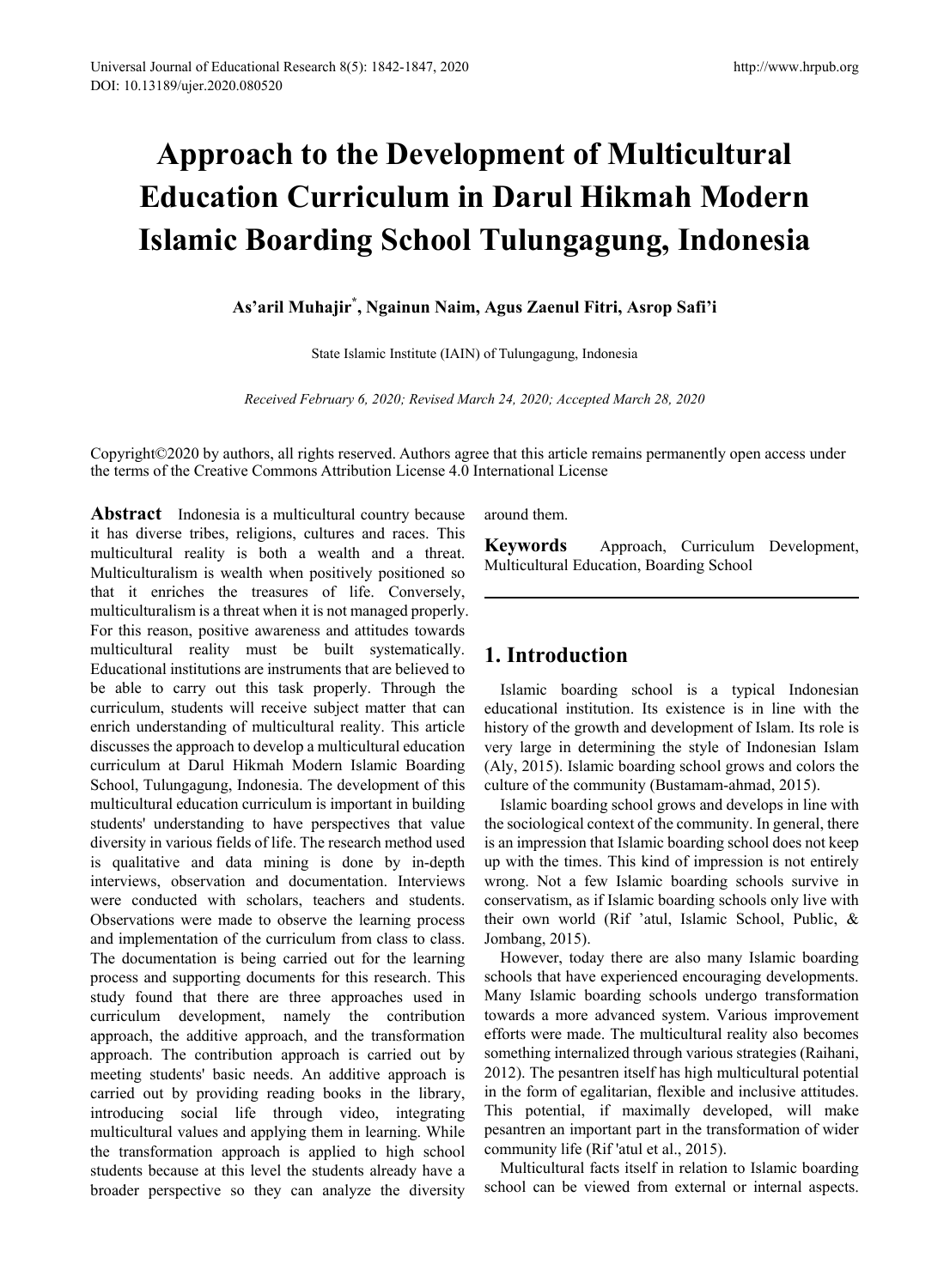External aspects are related to the facts of Indonesian multicultural life. Indonesia is a country with diverse religious, cultural, political, economic and social (Hasan & Suwarni, 2012). While internally, there are many Islamic boarding schools whose students have diverse backgrounds. Big Islamic boarding schools generally have santri coming from various regions in Indonesia. They come from different tribes. The culture and social life context of each

multicultural reality. In the context of learning, an important aspect in the context of Islamic boarding schools is the curriculum. The function of the curriculum is to design the achievements that have been formulated (Hashim & Langgulung, 2008). In addition, the curriculum has a function to achieve learning targets that have been arranged within a certain period (Wear & Castellani, 2000). The main function of the curriculum for Islamic boarding schools is not just as a determinant of the direction of learning but as the main door in facing community challenges. This challenge is increasingly complex with the dynamics of the times (Lukens-Bull, 2017).

student differ from each other (Aly, 2015). This reality shows that Islamic boarding schools are close to

There are not many Islamic boarding schools that design curricula that are in line with multicultural needs. Multicultural knowledge, insight, and awareness are mostly hidden in the pesantren culture itself. In fact, if it is made explicit in the form of a curriculum, of course the spirit of multiculturalism will be embedded more strongly in the students.

Indeed there has been a lot of researches related to the relationship between pesantren and multiculturalism (Cahyono, 2017; Faoziah, Mahfudh, & Ronika, 2016; Kuswandi, 2014; Lubis, Embi, Yunus, Wekke, & Nordin, 2009; Musyarofah, 2016; Noorhayati, 2017; Saifulah, 2014; , 2014; Syafe'i, 2017). In contrast to various studies that have been conducted, this article discusses the approaches used in the development of a multicultural curriculum at the Darul Hikmah Modern Islamic Boarding School, Tulungagung, Indonesia.

# **2. Methods**

This research uses a phenomenological approach. This can be seen from the procedures applied, namely the research procedures that produce descriptive data in the form of speech or writing and the observed behavior of the people (subjects) themselves. The type of research used is field research in which the data acquisition process is in accordance with the target or research problem in the form of complete and profound information about the symptoms that are comprehensive in the field (Bogdan & Biklen, 2003).

## **2.1. Data and Source of Data**

This research uses a qualitative method of case study

type. As explained by (Bogdan & Biklen, 2003), case studies are in-depth studies of certain aspects of the social environment by using a single setting or place for storing data. Data collection in this study was conducted by snowball sampling. The type of data used in this study can be divided into two, namely primary data and secondary data. Sources of data can be divided into four types, namely sources (informants), events or activities, places or locations, and documents (Bowen, 2009).

#### **2.2. Data Collection Technique**

Data collection in this study uses three techniques, namely: participatory observation (participant observation), in-depth interviews (indept interview), and documentation (documentation).

#### **2.3. Data Analysis**

Data analysis in this study was carried out since before the researcher entered the field, while in the field, and after completion in the field. In its implementation, data analysis in this study uses several techniques. Data analysis techniques used in this study are based on what was developed by Miles and Huberman, namely data reduction, data display, and verification of data (conclusion drawing / verification) (Miles & Huberman, 1994).

#### **2.4. Data Validity Check**

To check the validity of the data is done by using several techniques. The data validity techniques include: degrees of credibility, transferability, dependability, and confirmability (Lincoln, 1985). The reliability and validity of the data are absolutely needed in this study. Therefore, it is necessary to check the validity of the data.

# **3. Result and Discussion**

## **3.1. Determination of Foundation of Curriculum Development**

The foundation for developing a multicultural education curriculum at Darul Hikmah Modern Islamic Boarding School Tulungagung includes:

## 3.1.1. Philosophical Foundation

Philosophical is one of the curriculum foundations (Pring, 2018). In the context of Indonesian education, curriculum designers make the Pancasila philosophy a philosophical basis in curriculum development (Abdullah, 2007).

This research shows that the philosophical foundation of curriculum development in the Darul Hikmah Modern Islamic Boarding School is Pancasila and the 1945 Constitution. This is in line with Law No. 20 of 2003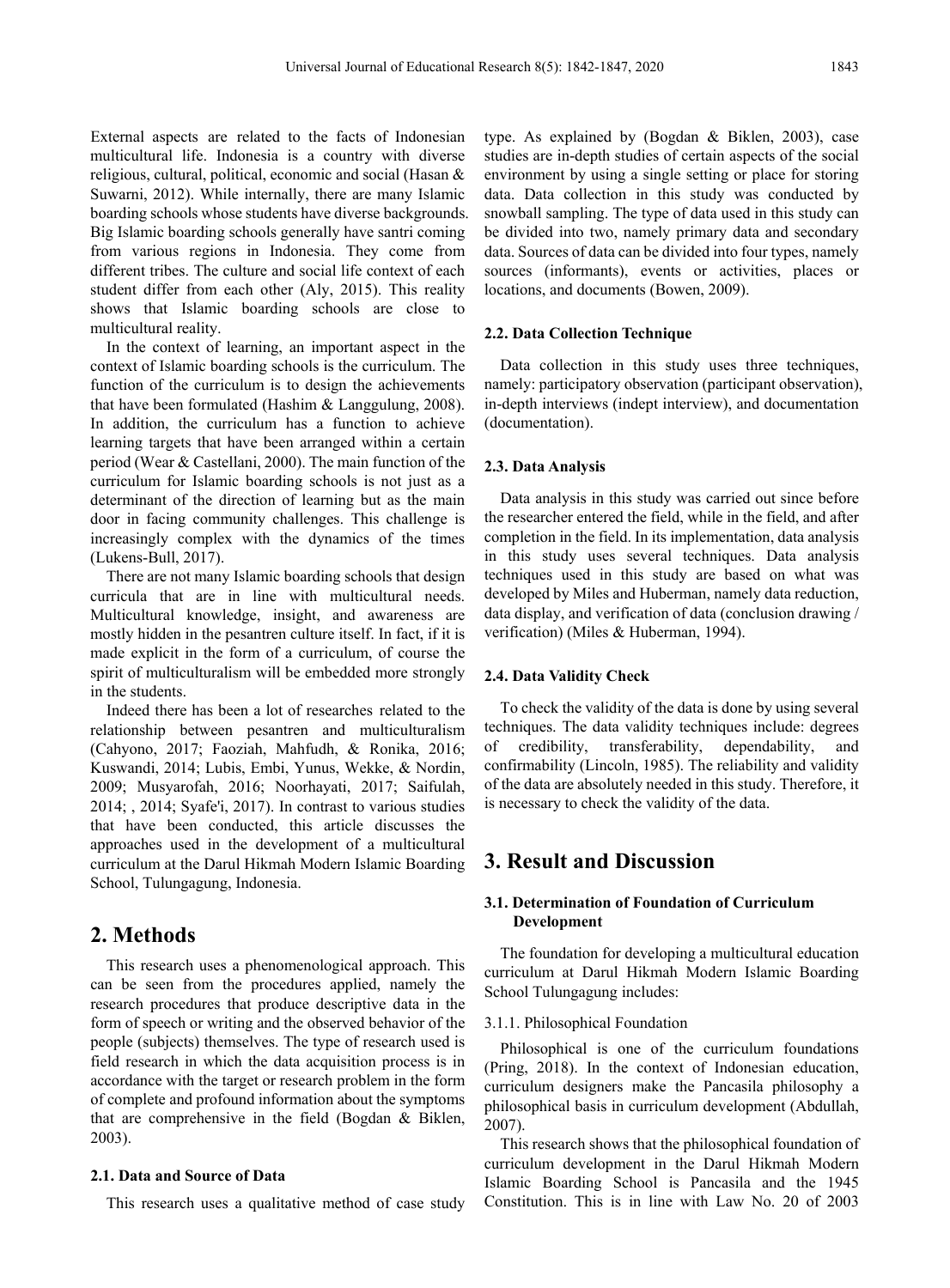concerning the National Education System.

The results of this study reinforce the theory of George R. Knight who argues that adherents to the philosophy of reconstruction recommend that in designing the curriculum, attention should be paid to civilizations that are not stagnant. Civilization is always changing. It is precisely because of that dynamic that the curriculum must be designed by considerating the changes that occur (Knight, 2001).

Darul Hikmah Islamic Boarding School as an educational institution must be able to be an agent in reconstructing social order in the community. The curriculum compiled contains subjects that can raise students' awareness of social problems and find solutions. Planned subjects are issues related to religion, society, economics, politics, and education. Learning methods that are suitable for this are discussion and problem solving. The flow of reconstruction requires the learning process to take place democratically in the sense of involving all students in the learning process.

## 3.1.2. Sociological Foundation

An important aspect to consider in the preparation of the curriculum is the sociological aspect. This aspect is important to be considered so that the curriculum is arranged in accordance with the context of community needs. Curriculums prepared by ignoring sociological aspects will lose relevance to the needs of the community. (Lynch, 2017)

In the context of multicultural education, determining the sociological foundation is very important. The benchmark that curriculum designers should consider is the diverse surroundings. The diversity in question is the diversity of religions in the surrounding environment, the diversity of tribes and races, changes in lifestyle values, and various sociological aspects that develop in society. Designers of multicultural education curricula must be able to ensure that Islamic boarding schools pay attention to aspects of existing cultural diversity. Attention to these matters enables curriculum designs to be made on target.

The results of this study strengthen the theory of James A. Beane, et.all, who argues that curriculum development must consider the development of technology, family structure, community development, cultural diversity and pluralism, and lifestyle values that change (Beane, 2015).

# 3.1.3. Psychological Foundation

Education has a close relationship with psychology. Education deals with students, including behavior in various forms. Changes in behavior for the better are important aspects to be achieved in the learning process. Related to curriculum development, there are two related psychology fields, namely developmental psychology and learning psychology. Developmental psychology studies human beings who continue to develop throughout their ages. Every development requires an appropriate curriculum design. While learning psychology is related to the nature of learning, learning theory, and various aspects of individual behavior related to learning (Bahri, 2017). Determination of the psychological foundation of the development of multicultural education curriculum in Darul Hikmah Modern Islamic Boarding School Tulungagung is based on learning activities in Islamic boarding schools.

The results of this study reinforce the theory of Nana Syaodih Sukmadinata, this basic attention, because in the educational process, is a process that contains an interaction. This interaction process is an interaction that is an interaction between individuals. Interaction between individuals is an interaction that occurs between students and teachers based on development, socio-cultural background, and other factors that are brought from birth (Sukmadinata, 2006).

# **3.2. Multicultural Education Curriculum Development Approach**

## 3.2.1. Contribution Approach

The contribution approach in developing a multicultural education curriculum at Darul Hikmah Modern Islamic Boarding School is done in various ways, namely teaching the five souls that are implanted into the souls of the students. The five souls are: (1) sincerity. Darul Hikmah Modern Islamic Boarding School has a sincere spirit in the scholars and students in learning. (2) the soul of simplicity. Simple means that students accept themselves in all circumstances. (3) self-reliant soul, which is independent in living life while in boarding school. (4) have the soul of ukhuwah islamiyah. This soul promotes brotherhood and togetherness that can strengthen the brotherhood. When this soul grows within the students it will have implications for the growth of the spirit of unity in his life, even after graduating from the Islamic boarding school. (5) has a free soul in thinking and doing. The students are free to determine and choose their path.

## 3.2.2. Additive Approach

The additive approach is carried out in Darul Hikmah Modern Islamic Boarding School by providing books in the library, introducing social life through various media, integrating multicultural values and applying them in learning. The substance of this approach is how the students have extensive knowledge about heterogeneous life.

This approach also seeks to build a sense of interest in diversity. This interest becomes a capital for learning and a positive attitude towards differences in religion, culture, ethnicity, and other various differences. The students eventually become inclusive, easy to accept differences, tolerant, and respect for diversity. This kind of attitude also makes it easier for students to interact with new or complex environments. The implementation of this additive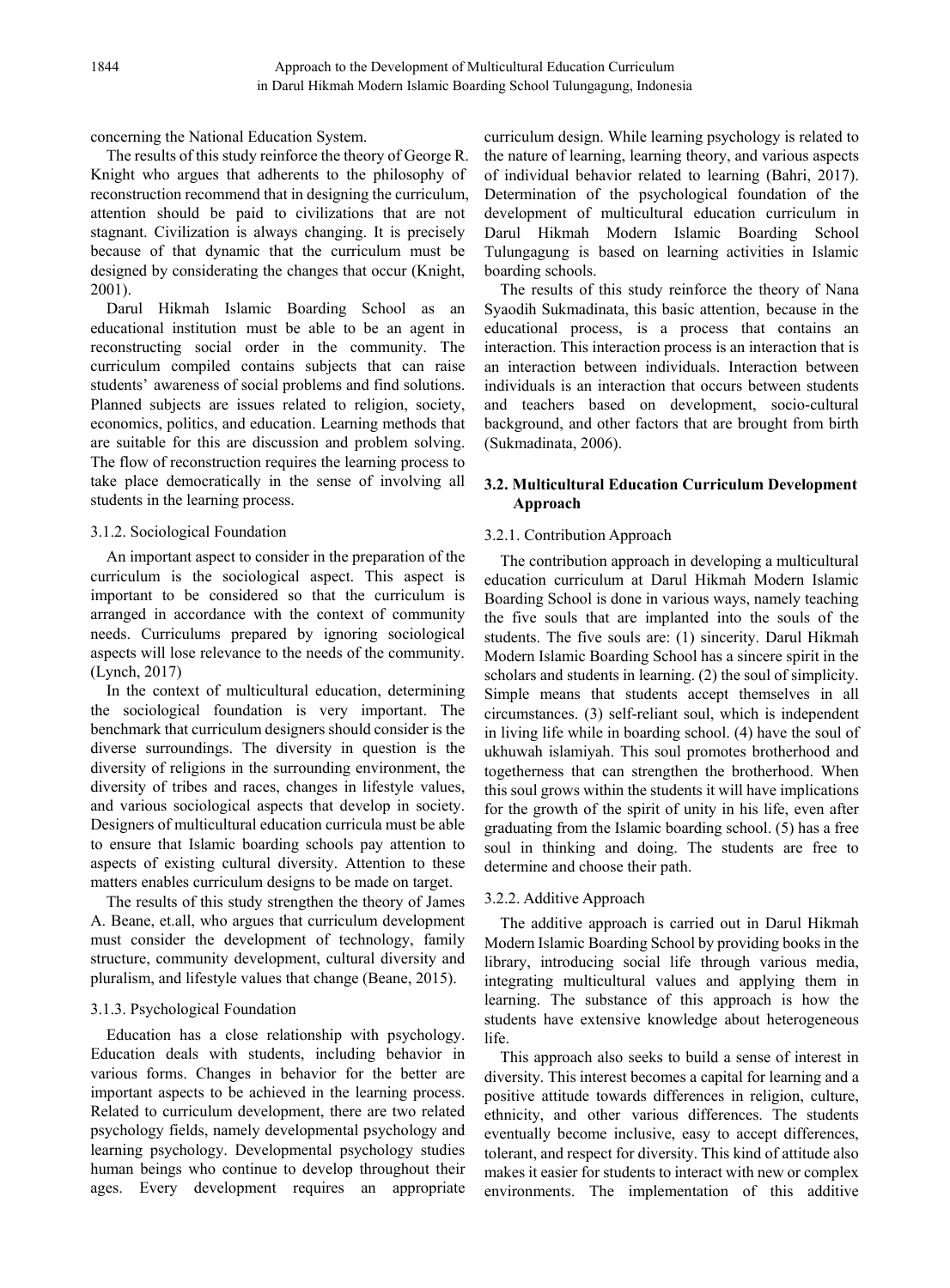approach makes students have a passion to keep learning and knowing about complex things.

#### 3.2.3. Transformation Approach

The transformation approach to the development of the multicultural education curriculum at Darul Hikmah Modern Islamic Boarding School was carried out for students who study in Islamic high school. At this stage, the students already have a fairly broad perspective. Their thinking is enough to understand the phenomenon objectively. They have been able to analyze the phenomenon of diversity around them. The ability of this analysis is important because it will determine the perspective of reality (Liberna, 2015).

At the implementation level, the teacher who teaches at Darul Hikmah Modern Islamic Boarding School encourages the students to form discussion groups. Discussions are useful in building students' critical abilities, honing analytical skills, and broadening perspectives (Dunne & Martin, 2006).

The learning model with a transformation approach in this curriculum allows students to help each other in different religious activities. It also accustoms students to be able to accept the diversity, weaknesses and strengths of the phenomena encountered. The transformation approach to multicultural education curriculum development is applied to students of the secondary level because they already have a broader perspective. The students can already analyze the diversity around them. In themselves, it has become a matter of course about diversity so that they can analyze phenomena and determine attitudes appreciatively and constructively.

# **4. Discussion**

The results of this study strengthen the theory of James A. Banks approach related to the curriculum.

#### **4.1. The Contributions Approach**

The curriculum has an important contribution to life locally and nationally. The curriculum with this contribution approach is a curriculum in which there are material national heroes. Insights about heroes are very important because heroes have very diverse backgrounds. It is at this point that the contribution approach plays an important role.

## **4.2. Additive Approach**

The curriculum in the additive approach is a curriculum that contains additional material. In this additive approach it is often complemented by books, modules or subject areas of the curriculum without substantially changing it. Each teacher has a book or a module to use as a basis for learning.

#### **4.3. The Transformation Approach**

The approach is a curriculum development approach that is different from the previous approach, namely the contribution approach and additive approach. In the transformation, approach is the curriculum development approach which is done by changing the assumption about the curriculum into a competency that must be mastered by students by paying attention to the problems that are occurring at this time.

#### **4.4. Evaluation**

Evaluation of the development of a multicultural education curriculum at Darul Hikmah Modern Islamic Boarding School Tulungagung was carried out in several ways. First, the curriculum material that was evaluated was the KMI curriculum (Kuliyatul Mualimin Al Islamiyah). Evaluations are conducted every year by bringing in scholars, teachers, foundation administrators, and experts to find out whether the curriculum is still relevant or not. If it is necessary, it must be added. If it is not necessary then it is deleted. Everything was decided in the meeting.

Second, the material of the Islamic curriculum includes evaluating Darul Hikmah Islamic Middle School, Darul Hikmah Islamic High School and Night School. The aspects that are evaluated follow the CIPP model, namely context, input, process, and product so it is called the CIPP curriculum evaluation model. But in this research, evaluation of multicultural education development refers to curriculum evaluation that focuses on aspects of processes and products. Process evaluation in developing multicultural education curriculum is curriculum evaluation activities with an emphasis on the process of curriculum implementation from beginning to end (Rusdiana, 2015).

The things needed for the evaluation of the process are the use of textbooks, places of learning, learning strategies, and learning evaluations. Assessment criteria for the evaluation of the process include students' performance in class, quality of learning implementation, personnel support, students' satisfaction with the learning process, and test standards used (Rusdiana, 2015).

Success criteria in the evaluation process are related to the impact of the curriculum on learners' behavior and learning experiences at school. Next is the evaluation of multicultural education curriculum development with a focus on product aspects. Product evaluation is understood as an evaluation activity with an emphasis on the impact of the curriculum on the acceptance of alumni in the midst of society (Peter, 2012). Data needed for product evaluation is the number of graduates and community acceptance of graduates. Assessment criteria for product evaluation include: diplomas awarded to graduates, graduate performance in the community, graduate satisfaction with its position in the community, and community satisfaction with graduate performance (Finch, 1999). Assessment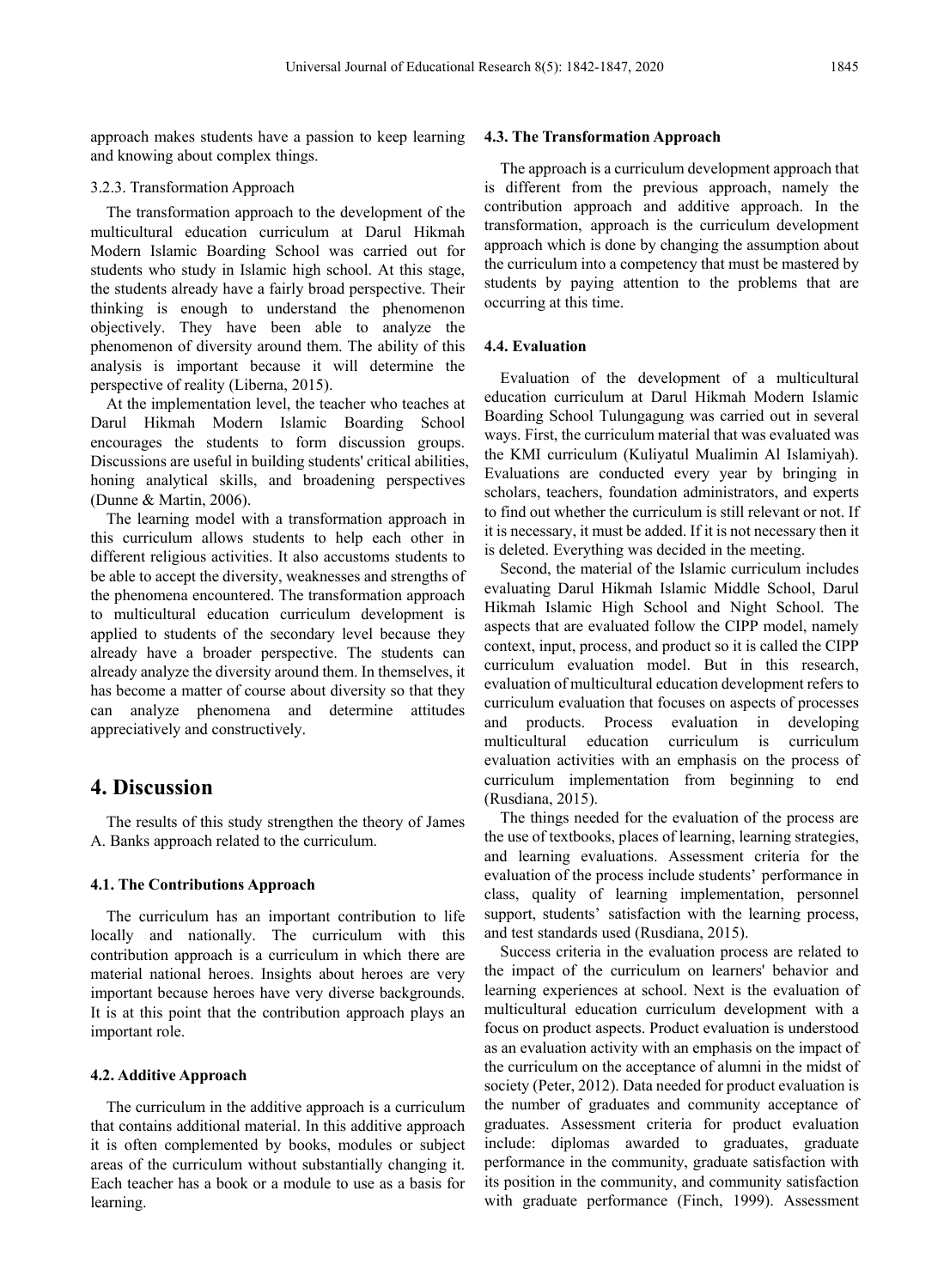criteria for product evaluation relate to the impact of the curriculum on the behavior and performance of graduates in the community and the world of work.

# **5. Conclusions**

From this research, it can be concluded that the development of multicultural education curriculum at Darul Hikmah Modern Islamic Boarding School Tulungagung uses three foundations namely physiological foundation, sociological foundation, and psychological foundation. The implication, Darul Hikmah Modern Islamic Boarding School Tulungagung uses three approaches in developing a multicultural education curriculum. The approaches used by Darul Hikmah Modern Islamic Boarding School Tulungagung in developing its multicultural education curriculum are the contribution approach, additive approach, and transformation approach. Approaches to develop a multicultural education curriculum at Darul Hikmah Modern Islamic Boarding School Tulungagung can be done effectively and efficiently. Whereas in its evaluation, the development of multicultural education curriculum at the Darul Hikmah Modern Islamic Boarding School Tulungagung was carried out with, firstly, the curriculum material of the curriculum for which the KMI curriculum evaluation (Kuliyatul Mualimin Al Islamiyah) was carried out every year, by bringing in teachers, foundations, Kyais and experts to find out that it was still relevant or not the curriculum, it needs to be added or not decided in the meeting. Second, Islamic school curriculum material which includes evaluating Darul Hikmah Middle School, Darul Hikmah High School and Night School.

# **REFERENCE**

- [1] Abdullah, A. (2007). KURIKULUM PENDIDIKAN DI INDONESIA SEPANJANG SEJARAH (SUATU TINJAUAN KRITIS FILOSOFIS). *Jurnal Pendidikan Dan Kebudayaan*. https://doi.org/10.24832/jpnk.v13i66.354
- [2] Aly, A. (2015). Studi Deskriptif Tentang Nilai-Nilai Multikultural Dalam Pendidikan Di Pondok Pesantren Modern Islam Assalaam. *Jurnal Ilmiah Pesantren*.
- [3] Bahri, S. (2017). PENGEMBANGAN KURIKULUM DASAR DAN TUJUANNYA. *Jurnal Ilmiah Islam Futura*. https://doi.org/10.22373/jiif.v11i1.61
- [4] Beane, J. A. (2015). Curriculum integration and the disciplines of knowledge. In *The Routledge International Handbook of Creative Learning*.https://doi.org/10.4324/97 80203817568.ch20
- [5] Bogdan, R., & Biklen, S. K. (2003). Bogdan, R. C & Biklen, S. K. (2003). Qualitative Research for Education: An introduction to Theories and Methods (4th ed.). New York:

Pearson Education group. (pp. 110-120). *Qualitative Research for Education: An Introduction to Theories and Methods*.

- [6] Bowen, G. A. (2009). Document analysis as a qualitative research method. *Qualitative Research Journal*. https://doi. org/10.3316/QRJ0902027
- [7] Bustamam-ahmad, K. (2015). Educational practice : lessons to be learned from madrasah and religious. *Indonesian Journal of Islam and Muslim Societies*.
- [8] Cahyono, H. (2017). Pendidikan Multikultural Di Pondok Pesantren. *At-Tajdid*.
- [9] Dunne, D., & Martin, R. (2006). Design thinking and how it will change management education: An interview and discussion. *Academy of Management Learning and Education*. https://doi.org/10.5465/AMLE.2006.23473212
- [10] Faoziah, N., Mahfudh, H., & Ronika, R. (2016). Religion and Multiculturalism at Pesantren Sunan Pandanaran and Mu'allimin Yogyakarta. *Al-Albab*.https://doi.org/10.24260 /alalbab.v5i1.352
- [11] Hasan, A. B. P., & Suwarni, E. (2012). Policies and Practices for Promoting Multicultural Awareness of Indigenous Early Childhood Education in Indonesia. *International Journal of Child Care and Education Policy*. https://doi.org/10.1007/ 2288-6729-6-1-63
- [12] Hashim, C. N., & Langgulung, H. (2008). Islamic Religious Curriculum in Muslim Countries: The Experiences of Indonesia and Malaysia. *Bulletin of Education & Research*.
- [13] Knight, G. R. (2001). The Aims of Adventist Education in Historical Perspective. *Journal of Research on Christian Education*.
- [14] Kuswandi, I. (2014). STRATEGI PESANTREN DALAM MENCETAK MANUSIA INDONESIA MULTI-KULTUR. *Jurnal Pelopor Pendidikan*.
- [15] Liberna, H. (2015). Peningkatan Kemampuan Berpikir Kritis Matematis Siswa Melalui Penggunaan Metode Improve pada Materi Sistem Persamaan Linear Dua Variabel. *Formatif: Jurnal Ilmiah Pendidikan MIPA*.
- [16] Lubis, M. A., Embi, M. A., Yunus, M. M., Wekke, I. S., & Nordin, N. M. (2009). The application of multicultural education and applying ICT on Pesantren in South Sulawesi, Indonesia. *WSEAS Transactions on Information Science and Applications*.
- [17] Lukens-Bull, R. A. (2017). Teaching Morality: Javanese Islamic Education in a Globalizing Era. *Journal of Arabic and Islamic Studies*. https://doi.org/10.5617/jais.4554
- [18] Lynch, J. (2017). Curriculum and assessment. In *Education and Cultural Pluralism*. https://doi.org/10.4324/978131539 3629
- [19] Miles, M. B., & Huberman, M. (1994). Early Steps in Analysis. In *Qualitative Data Analysis: An Expanded Source Book, 2nd edition*.
- [20] Musyarofah, M. (2016). INTERNALISASI PESAN MULTIKULTURAL PADA ORGANISASI PESANTREN PUTRI STAIN JEMBER. *INJECT (Interdisciplinary Journal of Communication)*. https://doi.org/10.18326/injec t.v1i2.650